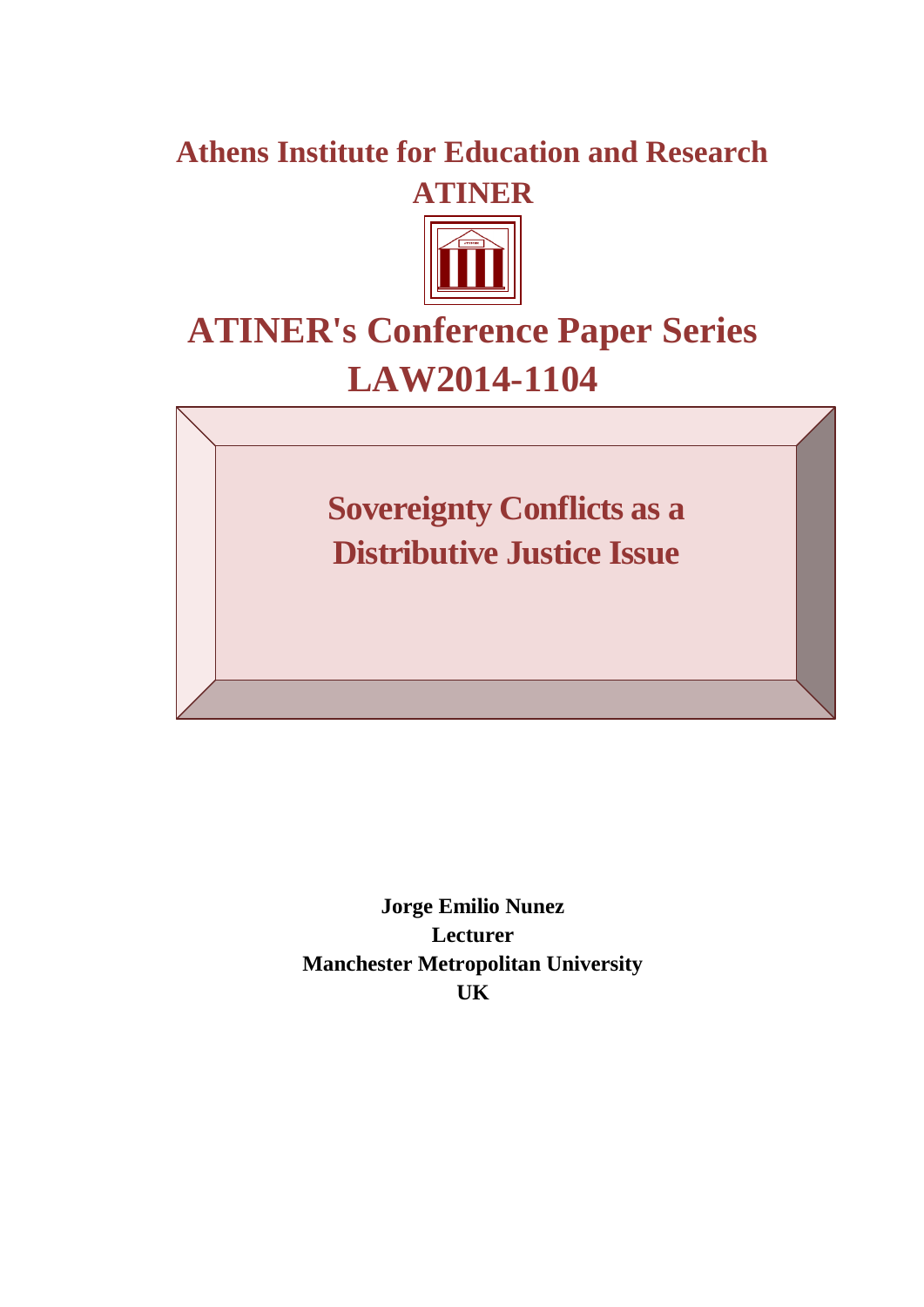# An Introduction to ATINER's Conference Paper Series

ATINER started to publish this conference papers series in 2012. It includes only the papers submitted for publication after they were presented at one of the conferences organized by our Institute every year. The papers published in the series have not been refereed and are published as they were submitted by the author. The series serves two purposes. First, we want to disseminate the information as fast as possible. Second, by doing so, the authors can receive comments useful to revise their papers before they are considered for publication in one of ATINER's books, following our standard procedures of a blind review.

Dr. Gregory T. Papanikos President Athens Institute for Education and Research

This paper should be cited as follows: **Nunez , J.E.,** (2014) **"Sovereignty Conflicts as a Distributive Justice Issue",**  Athens: ATINER'S Conference Paper Series, No: **LAW2014-1104**.

Athens Institute for Education and Research 8 Valaoritou Street, Kolonaki, 10671 Athens, Greece Tel: + 30 210 3634210 Fax: + 30 210 3634209 Email: info@atiner.gr URL: www.atiner.gr URL Conference Papers Series: www.atiner.gr/papers.htm Printed in Athens, Greece by the Athens Institute for Education and Research. All rights reserved. Reproduction is allowed for non-commercial purposes if the source is fully acknowledged. ISSN **2241-2891** 1/08/2014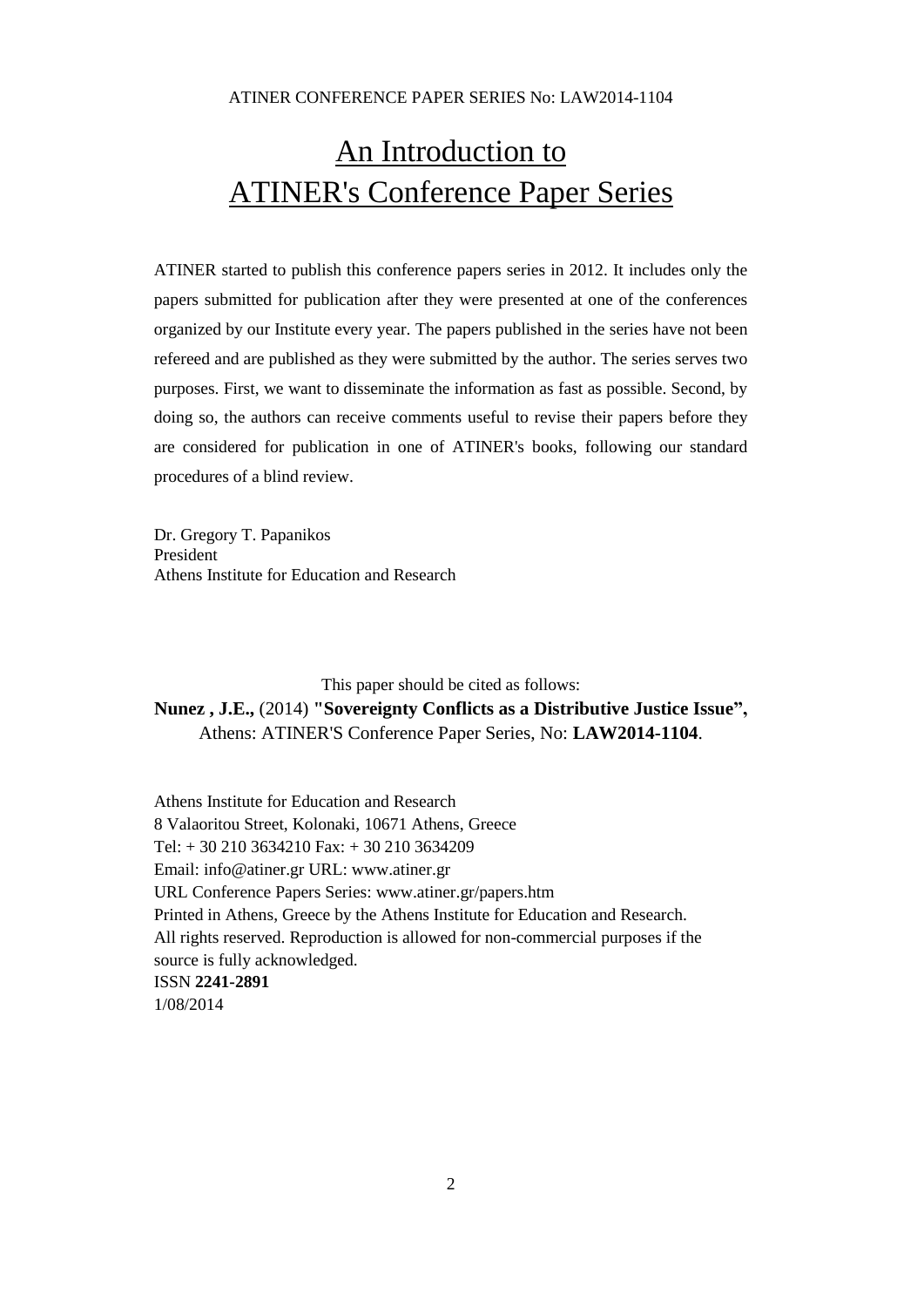# **Sovereignty Conflicts as a Distributive Justice Issue**

# **Jorge Emilio Nunez Lecturer Manchester Metropolitan University UK**

# **Abstract**

Most, if not all, conflicts in international relations have - to an extentsomething to do with sovereignty. On the theoretical side, we learn at University that either considered as a strong concept or one that has lost relevance, it is still discussed. On the practical side, the prerogatives a State has over its people and territory appear to be the highest. Within these ideal and real backgrounds, there are various sovereignty disputes around the world that struggle between legal and political limbo, *status quo* and continuous tension with various negative consequences for all the involved parties (e.g. violation of human rights, war, arms trafficking, only to name a few). It is increasingly clear that the available remedies have been less than successful, and a peaceful and definitive solution is needed. This article proposes a fair and just way of dealing with certain sovereignty conflicts. The paper considers how distributive justice theories can be in tune with the concept of sovereignty and explores the possibility of a solution for sovereignty conflicts. I argue that the solution can be based on Rawlsian principles.

**Keywords** State sovereignty, sovereignty conflicts, distributive justice, Rawls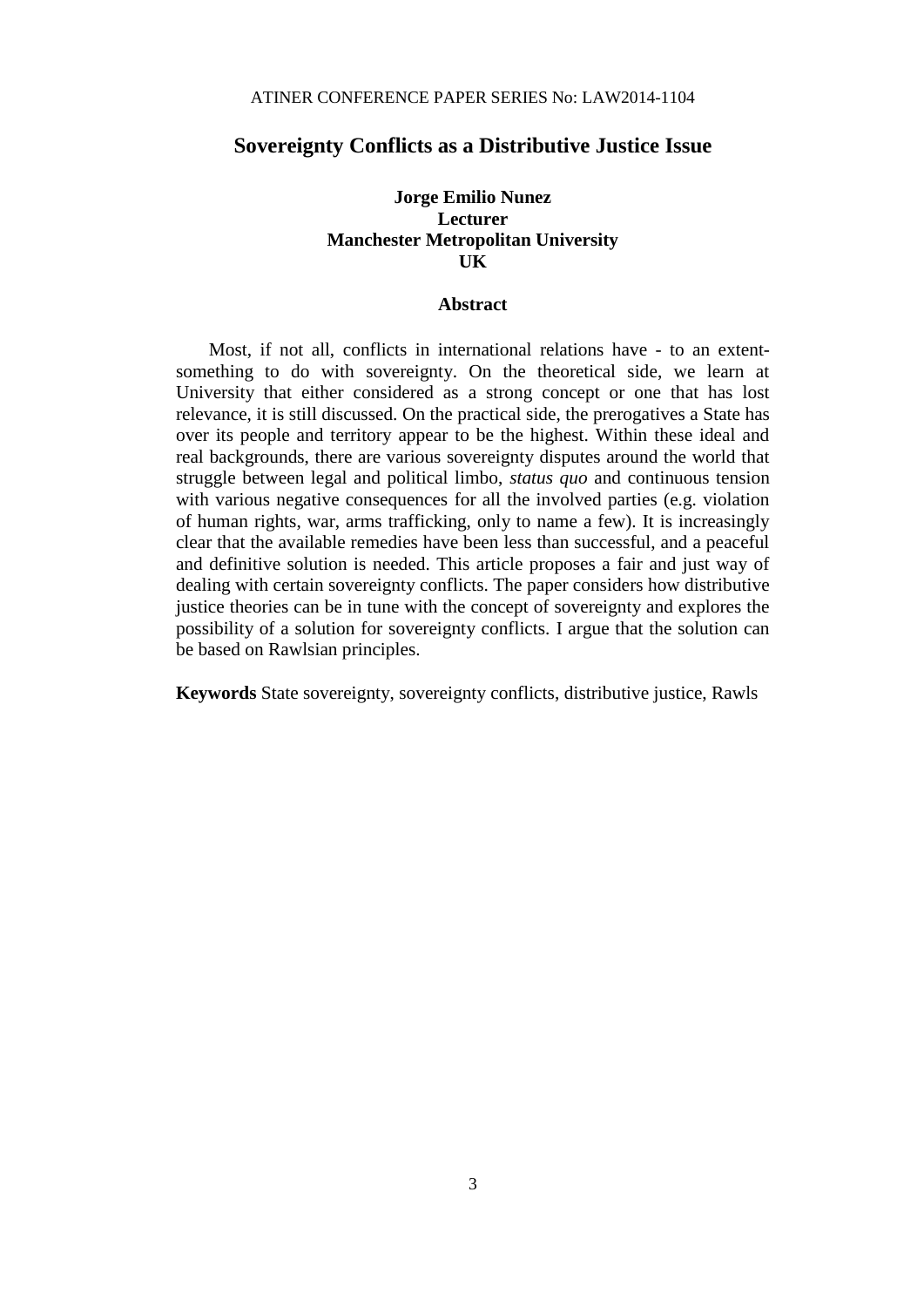We are used to seeing and accepting as fact that in one territory there is one population governed by an ultimate authority, with a common legal bond or system of norms. What would happen if that one territory and population had two ultimate and hierarchically equal sovereigns (legally speaking) and, at the same time, two valid sets of norms? Would it be possible, for instance, that Israel and Palestine had sovereign authority at the same time over Jerusalem? Would it be possible that Argentina and the United Kingdom were at one time sovereign over the territory and population of the Falkland/Malvinas Islands? If the answer was positive, what would the consequences be—in terms of territory, population, government and  $law$ <sup>1</sup>

The challenge is to present the agents with a solution that can acknowledge their individual claims without disregarding those of their competing parties. However desirable, such a solution may seem Utopian. I propose to see these conflicts from a different yet broad perspective rather than as conflicts between separate and independent rights. Therefore, I view the problem as a distributive justice<sup>2</sup> issue following the work of Rawls.<sup>3</sup> That is because distributive justice principles are a particularly appropriate tool to address sovereignty issues, just as they have previously been applied in assigning rights and obligations in other social institutions.<sup>4</sup> As a consequence, reviewing different theories (e.g. 'first come, first served'; just acquisition; the principle of equality) may help us to resolve the problem. This paper aims to explore if a solution that certainly is desirable can also be possible and may offer a peaceful way of solving sovereignty conflicts through the use of principles of distributive justice.

#### **Setting the Stage for the Negotiations**

Any community or population consists of individuals who are different in many senses—pluralism, as Rawls says<sup>5</sup>—is a permanent feature that cannot be ignored. The international community does not escape from this, since it includes several agents of very different natures. Although Rawls' *Theory of Justice* offers an insight on how to address conflicts of interest, it is one that

<sup>&</sup>lt;sup>1</sup>For an account on State sovereignty see Jorge Emilio Núňez, "The Origins of Sovereignty in the Hellenic World" in *International Law, Conventions and Justice* (Athens: ATINER, 2011); Jorge Emilio Núňez, "About the Impossibility of Absolute State Sovereignty. The Early Years" in *International Journal for the Semiotics of Law* (Springer, 2013); and Jorge Emilio Núňez, "About the Impossibility of Absolute State Sovereignty. The Middle Ages" in *International Journal for the Semiotics of Law* (Springer, 2014).

<sup>&</sup>lt;sup>2</sup>Distributive justice issues are those concerned with the allocation of benefits and burdens in relation to wealth and income. See John E. Roemer, *Theories of Distributive Justice* (Harvard: Harvard University Press, 1996); Samuel Fleischacker, *A Short History of Distributive Justice* (Harvard: Harvard University Press, 2004); and many others.

<sup>3</sup> See John Rawls, *A Theory of Justice*, *Revised Edition* (Oxford: Oxford University Press, 1999).

<sup>4</sup> *Ibid*., p. 4.

<sup>5</sup>Referred to Rawls's idea of pluralism as a 'permanent feature of a democratic society'. See John Rawls, *Justice as Fairness* (Harvard: Harvard University Press, 2003), in partic. p. 84.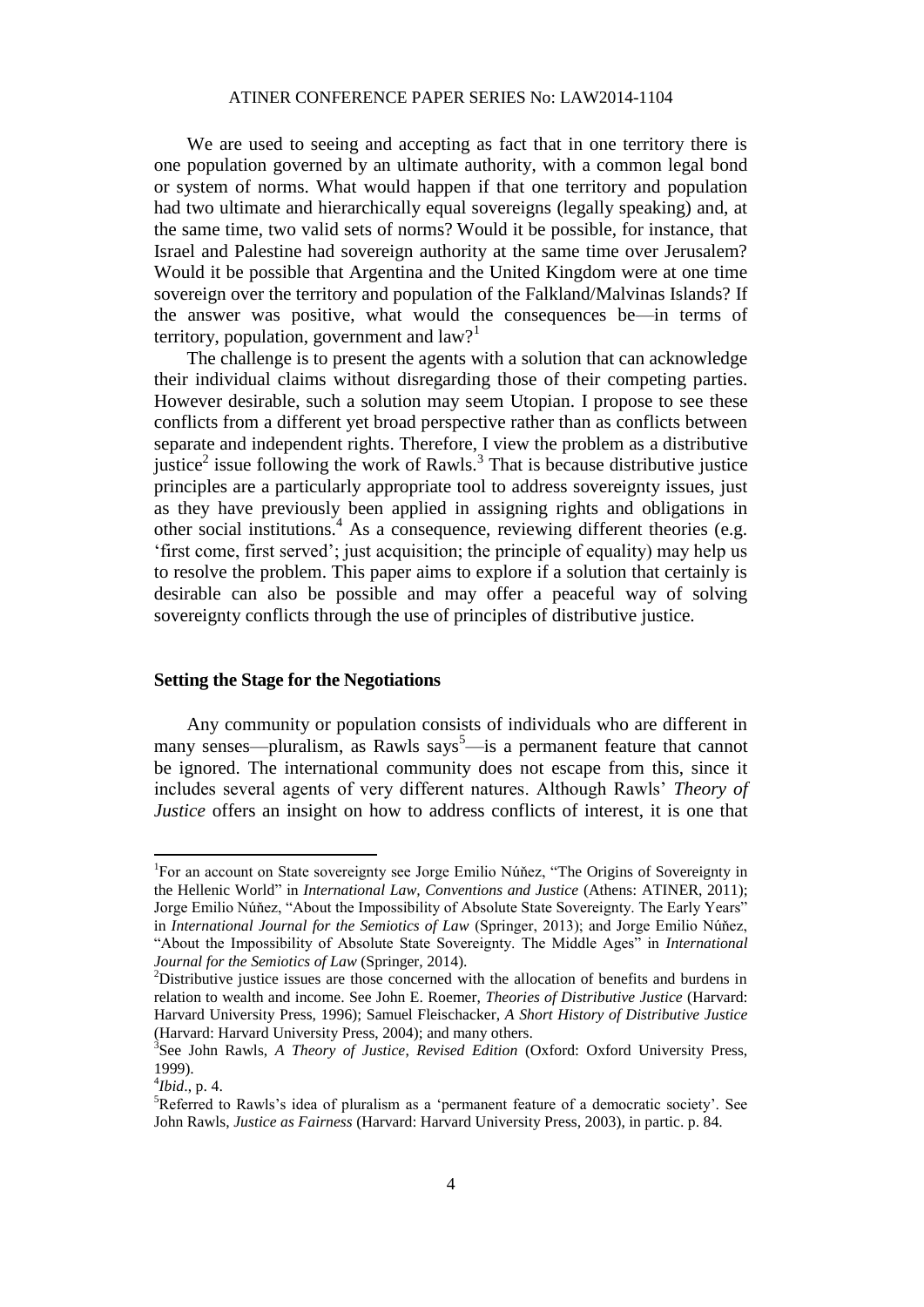deals with them within civil societies and at an individual level and, hence, is not totally appropriate for international issues—at least not to the extent needed in this paper. That is because our principles will be concerned with a special case of conflicts: sovereignty disputes. Consequently, we need specific principles that determine how to assign sovereign rights and duties over a nonsovereign and populated territory. So, we need to adapt Rawls' approach from individual to State level.

One of the first points that Rawls makes is that questions of distributive justice arise only under certain 'circumstances of justice'<sup>1</sup>, that is to say limited resources and limited altruism. The territory under dispute—and all that it implies—is the one element around which the dispute is centred. In other words, what Rawls labels at the individual level as moderate scarcity or limited resources finds its parallel in sovereignty disputes in the non-sovereign third territory. Thus, what Rawls refers to as an individual's plan of life we may call a 'State plan of life'—each State's interest as a group is also represented by the exclusive rights it claims over the same piece of land.

#### **Formal constraints. A 'Colourable Claim'**

Before going into the negotiations to solve the sovereignty conflict we need to decide who will be able to be part of them—who is a legitimate claiming party. The agents should have what I call a 'colourable claim'.<sup>2</sup> That is to say, the represented populations must have a valid reason to claim sovereignty over the third territory—e.g. effective occupation<sup>3</sup>, consent by the other agent in the dispute<sup>4</sup>, consent by other States<sup>5</sup>, and/or consent by the international community.<sup>6</sup> That reason should be 'colourable' enough to prove

 $\overline{\phantom{a}}$ 

<sup>1</sup>Rawls (1999), *op. cit.*, p. 109.

<sup>&</sup>lt;sup>2</sup>A 'colourable claim' (in American English a colorable claim or colorable argument) is an expression used in the law of the United States to refer to a claim strong enough to have a reasonable chance of winning—i.e. the claim need not actually result in a win. There are many cases that can be quoted to illustrate the use of this expression in Courts of the United States. In the United Kingdom Criminal proceedings, for example, it is equivalent to the "is there a case to answer?" standards.

<sup>&</sup>lt;sup>3</sup>The Island of Palmas Case (or Miangas), United States of America vs. The Netherlands, Permanent Court of Arbitration (1928), available on [http://www.pca](http://www.pca-cpa.org/upload/files/Island%20of%20Palmas%20award%20only%20+%20TOC.pdf)[cpa.org/upload/files/Island%20of%20Palmas%20award%20only%20+%20TOC.pdf](http://www.pca-cpa.org/upload/files/Island%20of%20Palmas%20award%20only%20+%20TOC.pdf) accessed on 19/04/12 and The Legal Status of Eastern Greenland Case, Denmark vs. Norway, Permanent Court of International Justice (1933), available on http://www.worldcourts.com/pcij/eng/decisions/1933.04.05 greenland.htm accessed on 19/04/12.

<sup>&</sup>lt;sup>4</sup>The Temple of Preah Vihear Case, Cambodia vs. Thailand (1962), its merits available on [http](http://www.icj-cij.org/docket/index.php?sum=284&code=ct&p1=3&p2=3&case=45&k=46&p3=5) [://www.icj-cij.org/docket/index.php?sum=284&code=ct&p1=3&p2=3&case=45&k=46&](http://www.icj-cij.org/docket/index.php?sum=284&code=ct&p1=3&p2=3&case=45&k=46&p3=5) p3=5 accessed on 19/04/12.

<sup>5</sup>The Legal Status of Eastern Greenland Case, Denmark vs. Norway, Permanent Court of International Justice (1933), available on [http://www.worldcourts.com/pcij/eng/decisions/19](http://www.worldcourts.com/pcij/eng/decisions/19%2033.04.05_greenland.htm) 33.04.05 greenland.htm accessed on 19/04/12.

<sup>6</sup>Quincy Wright, "The Goa Incident," *The American Journal of International Law* 56 (1962): 617-632.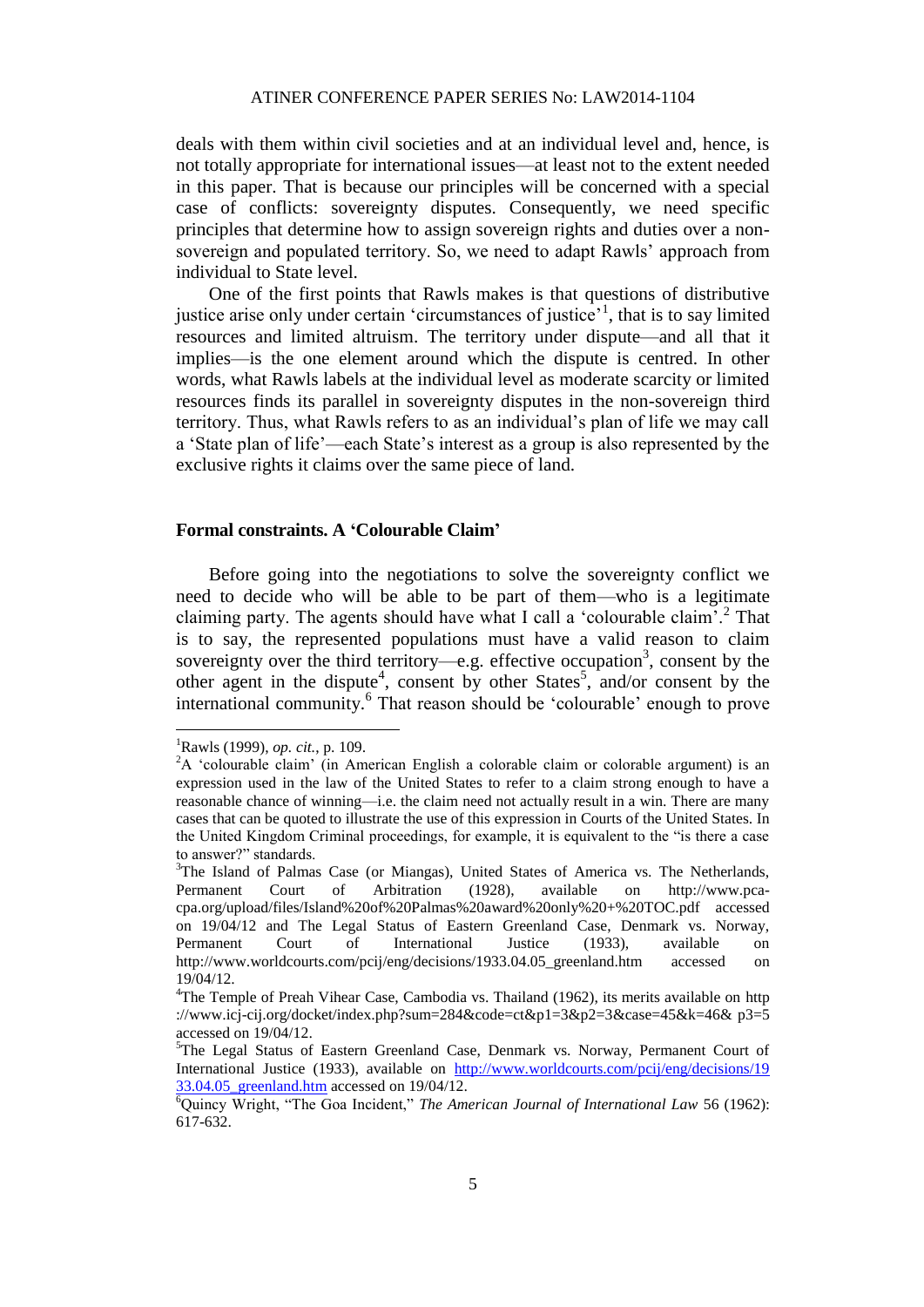that their intended rights are at least sufficiently plausible to be acknowledged, and they can be based on any reasonable circumstances—e.g. political, historical, legal, geographical arguments to name a few. For example, in the case of the Falklands/Malvinas Islands dispute it would be unreasonable for Russia to participate in the negotiations in relation to their sovereignty since they do not have any colourable claim over that territory.

A party will have a colourable claim if *prima facie* they have the right to claim, that is to say they appear to have a probable cause to support their intended right to claim. That is different from saying that they have a right to sovereignty. In the latter case, there is indeed an argument that has weight but that may be later overcome by another more pressing one. So, to have a colourable claim means having at least an argument that offers surface legitimacy—that may or may not translate in the negotiations into granting sovereignty because it only secures the participation in them.

# **Original Position**

The content of the original position is something we construct in order to reflect what we think is morally relevant and morally right—which is precisely what Rawls does. The 'veil of ignorance'<sup>1</sup> that Rawls uses at the level of individuals will be applied in the international scenario, being the populations of the sovereign States and the non-sovereign third territory—all through their respective representatives—the subjects of such a model.

I assume the individuals of the three populations in this article are free and rational beings<sup>2</sup> because our objective is to come up with an agreement that free and rational beings could not reasonably reject. Each and every individual has free will "[...] that is has also the idea of freedom and acts entirely under this idea."<sup>3</sup>

A further clarification is in relation to the way they interact with each other. In general individuals may be good intrinsically so they may want to help each other or they may be bad intrinsically so their decisions will be purely self-centred. Nevertheless, I will assume they are mutually disinterested.<sup>4</sup> Therefore, they intend to accomplish their individual aims but without interfering with those of others. This is particularly important in sovereignty disputes because these are often highly emotional, with the participants taking the view that 'victory for us is to see you suffer'.<sup>5</sup>

<sup>1</sup>Rawls mainly develops the veil of ignorance in his *Theory of Justice* but it is also present in his *Justice as Fairness, A Restatement* and *Political Liberalism*.

 $^{2}Ibid., p. 10.$ 

<sup>&</sup>lt;sup>3</sup>T. Meyer Greene, ed., *Selections of Immanuel Kant* (London: Charles Scribner's Sons Ltd., 1929), p. 335.

<sup>4</sup> *Ibid*., pp. 12 and 131.

<sup>5</sup> Philip C. Winslow, *Victory for Us is To See You Suffer: in the West Bank with the Palestinians and the Israelis* (Beacon Press: 2007).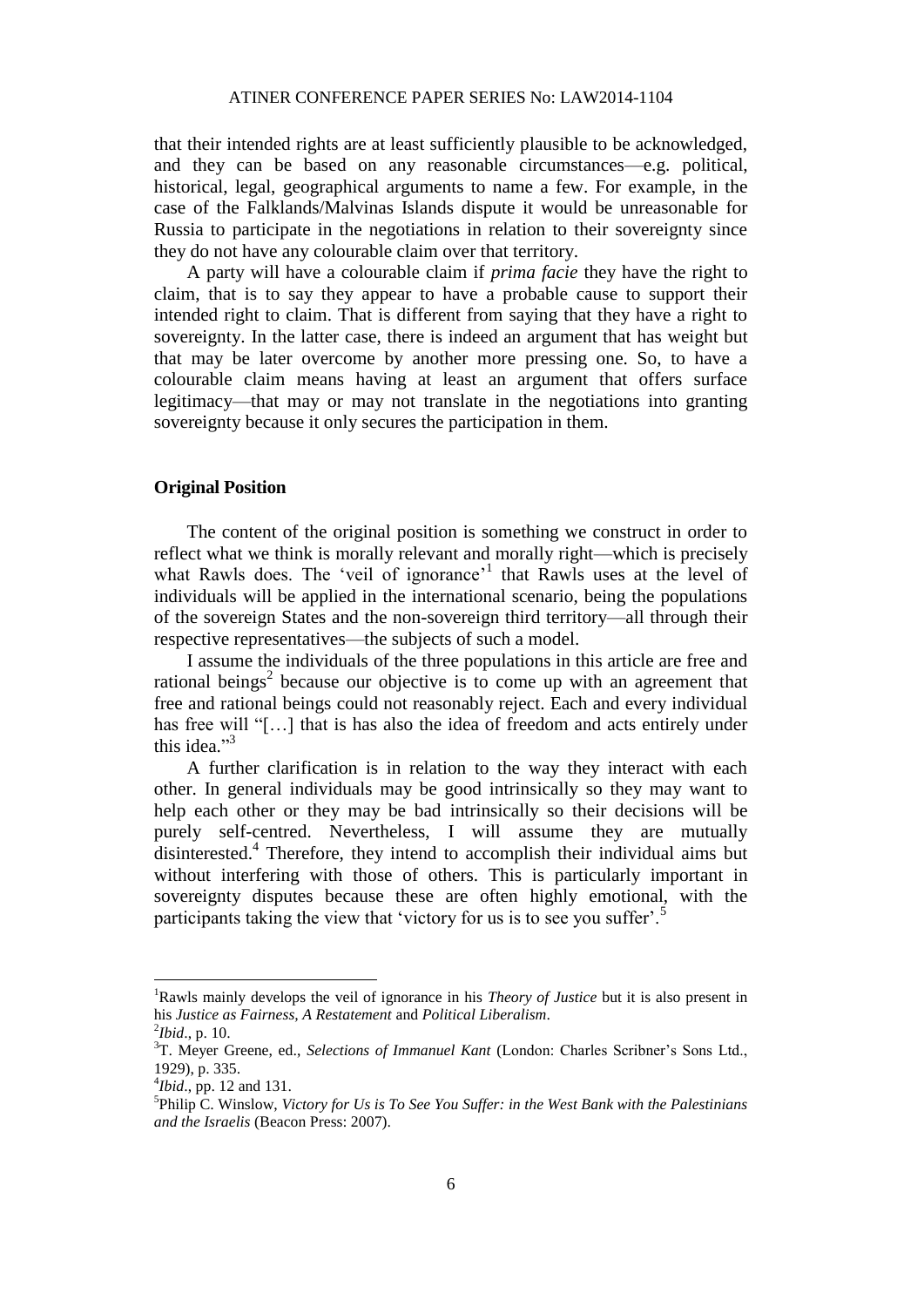# ATINER CONFERENCE PAPER SERIES No: LAW2014-1104

In order to have negotiations the three involved agents will have to select representatives within their communities. I will not dwell longer on detailing how the representatives are selected since for our purposes this process is irrelevant. It is assumed that the representatives do not know certain features. In other words, two limitations in relation to the representatives must be applied in order for the negotiations to start: firstly, for the negotiations to be just and fair the representatives will not know whom they represent but they know everything else—the history involved—who the three parties are, the difficulty of resolving sovereignty conflicts, and so on. By acting in this way they ensure that none of the agents is more or less advantaged or disadvantaged when choosing the principles upon how sovereignty will be allocated. Secondly, concerning the representatives in their individuality, they are pure rational beings and as such they "are not allowed to know the social positions or the particular comprehensive doctrines of the persons they represent. They also do not know persons' race and ethnic group, sex, or various native endowments such as strength and intelligence  $[\dots]$ ."

#### **Reasons Leading to the Principles of Justice: The Rule of Maximin**

We assumed that three populations have selected representatives who will participate in negotiations to allocate the sovereignty over a territory. These representatives do not know which of the three populations they represent and certain characteristics about themselves; they only know of the existence of the territory which sovereignty has to be allocated, that the populations they represent have somehow a right to claim it—i.e. colourable claim—and the nature of the negotiations they are involved in. Then, in order to allocate the sovereignty of the third territory they know they have to decide which principles are applicable. For that reason, they will analyse the implications certain principles may have in such allocation. However, the first thing the representatives will have to agree upon is the procedure they will follow in the negotiations, the applicable rule.

In terms of the rule the representatives will apply in the negotiations it is highly possible they will choose "the *maximin* rule for choice under uncertainty."<sup>2</sup> Bearing in mind how the original position in which the negotiations will take place has been characterised, it is reasonable that the representatives will have a prudent view making their choice—at least conservative.<sup>3</sup> They apply *maximin* because it maximises the position of the worst off party, and since they may be the worst off party, that is what they would want to do. That is to say, the negotiations present a particular note: uncertainty—i.e. the uncertainty is not only with regard to outcomes but also with regard to who they are. Indeed, sovereignty disputes are under an

<sup>1</sup>Rawls (2003), *op. cit.*, p. 15.

<sup>2</sup> *Ibid*., p. 132.

<sup>&</sup>lt;sup>3</sup>For a more detailed view about *maximin* and its application in conditions under uncertainty see Rawls (1999), *op. cit.*, in partic. pp. 130 and ff.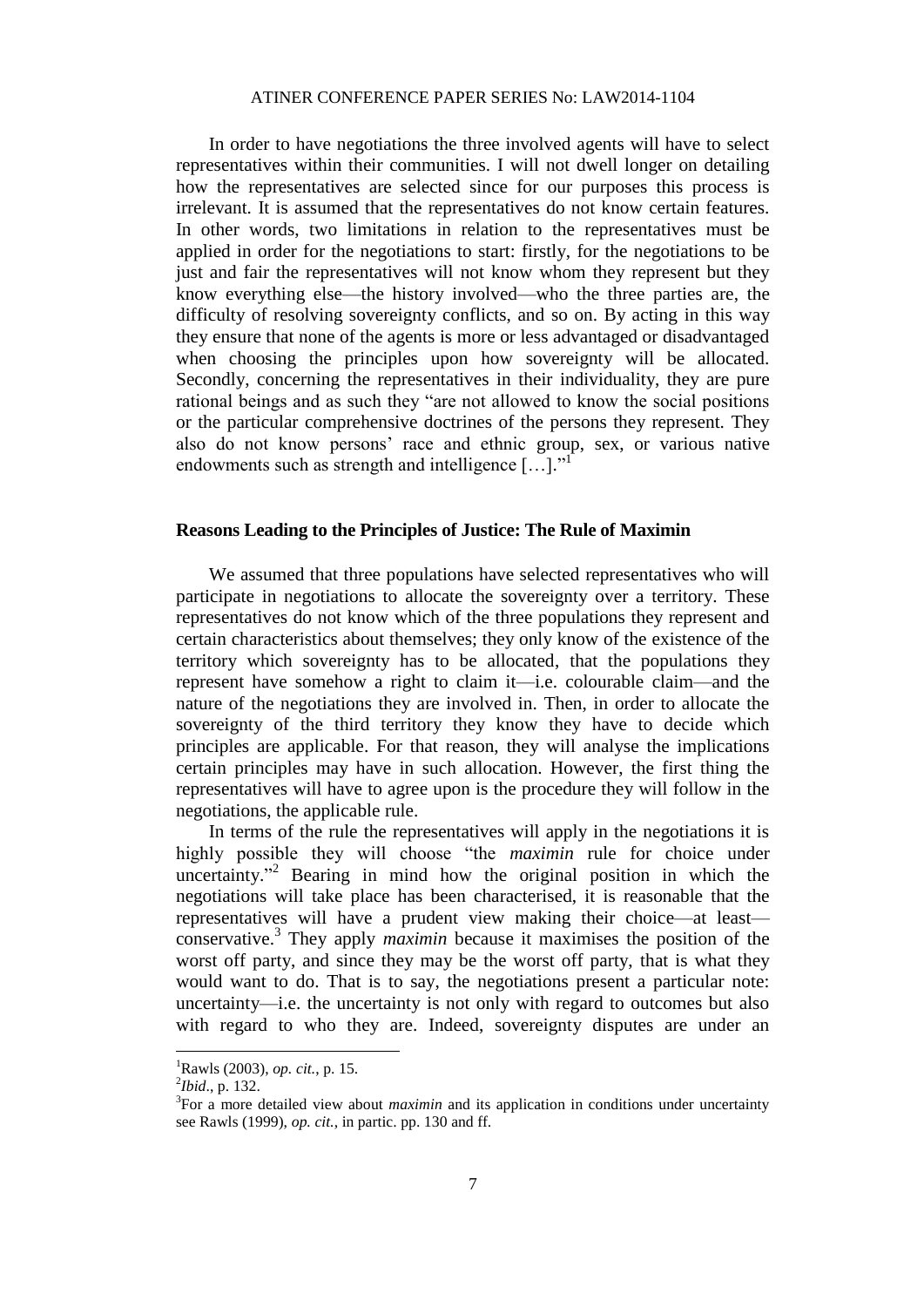umbrella of incertitude since all of the agents start with a *status quo* and any decision in the negotiations may imply actions on either side that may result in gains but also losses for any of them. Indeed, *maximin* is not a general rule in cases of uncertainty. However, it is the desirable one in situations of high indeterminacy<sup>1</sup>, when the stakes are high and the worst position is tolerable.

# **The Negotiations: Choosing a Principle to Allocate Sovereignty**

The representatives in the original position will review a series of principles in order to allocate the sovereignty of the territory. A first limitation is given by the principles they will review as they will be offered a list or menu. $<sup>2</sup>$ </sup>

#### *Why 'Just Acquisition' cannot Work*

Most—if not all—individuals—and any sovereign State—would think it obvious to apply Ulpian's maxim *Suum cuique tribuere*<sup>3</sup>—to give to each his due or to distribute to each one his share—in the case of any type of distribution. What can be fairer than to give everyone what is due to them? However, to give to each his due is not a task without difficulties.

Faced with the idea of applying any kind of principle based on a historical entitlement will confront the representatives with two main problems. First, they would need to agree upon a historical account—i.e. what actually happened, who was the first one to discover the territory, or to have a population there, etc. Second, they would need to decide what type of act makes their claimed rights just—i.e. the first one setting foot on the territory, the first one to have a permanent settlement, etc. Thus, in relation to the second problem, they would have to choose the theoretical background to decide what is just: *res nullius* or *res communis*—i.e. the originally uninhabited territory belonged to no-one or everyone had a certain right over it. Besides, if there were conflicts in the past we would need to decide whether they were just or not and whether the just side won.

The just acquisition principle has been previously related to territorial sovereignty since it has been maintained that "[a]mongst the objects to which this principle is meant to be capable of applying are portions of the Earth's surface, that is, areas of land."<sup>4</sup> And that is exactly the aim of this project: to find a peaceful way of allocating sovereignty over non-sovereign areas of land. However, the principle of just acquisition is not the answer to resolve these issues. Its main pitfall is that the information required to apply this principle is not epistemically accessible in sovereignty conflicts—e.g. how far back would we need to investigate so as to determine who the first inhabitants of the

<sup>1</sup> *Ibid*., p. 133.

<sup>2</sup>Rawls (1999), *op. cit.*, p. 118.

<sup>3</sup>Ulpian, *Digest*, 1.1.10.

<sup>4</sup>David Conway, "Nozick's Entitlement *Theory of Justice*: Three Critics Answered," *Libertarian Alliance, Philosophical Notes* 15 (1990).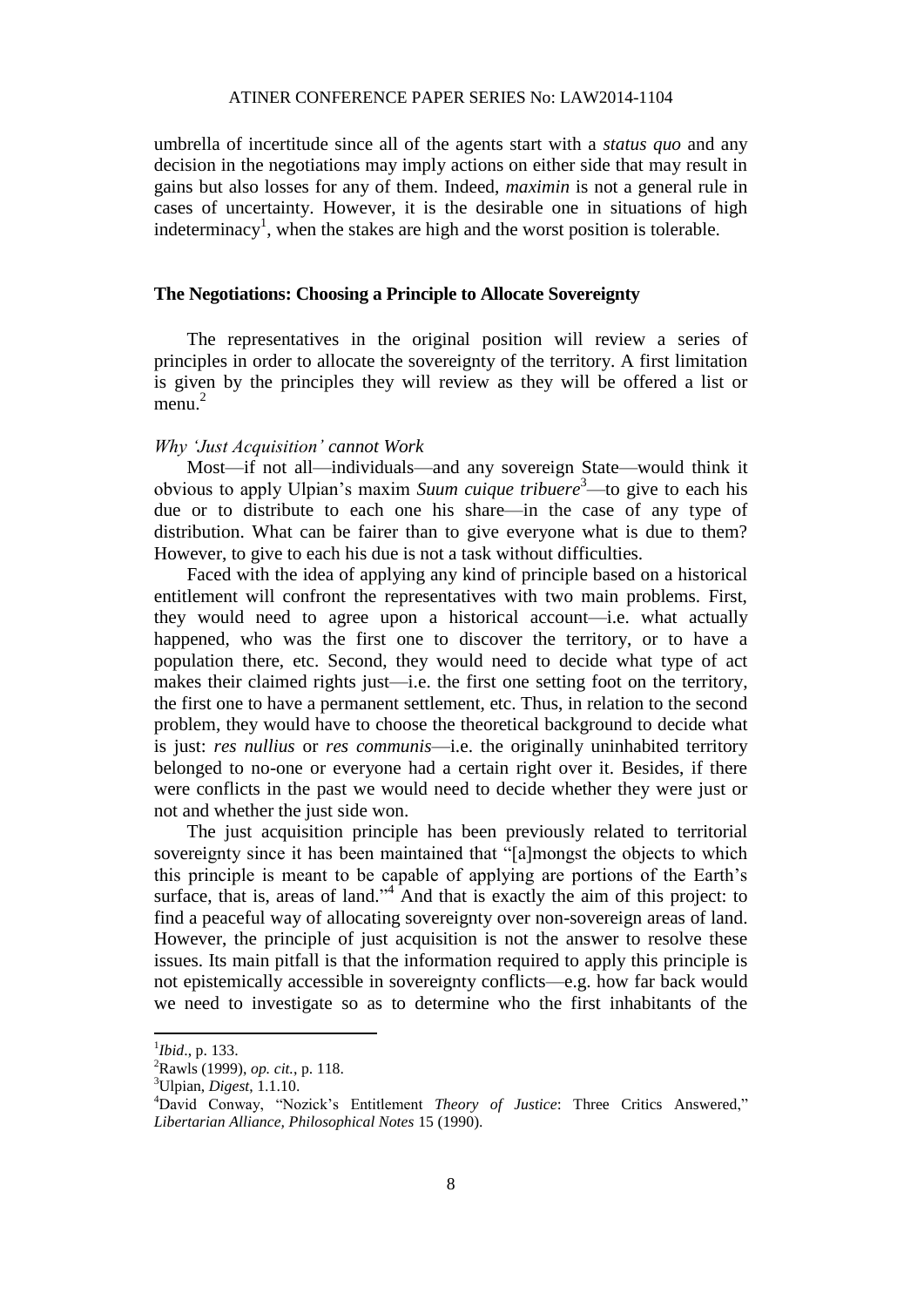Falkland/Malvinas Islands were? What would happen in the case of extinct civilisations? What about cultures that were in Ancient Times nomadic?

The principle of just acquisition may work for individuals. For States, it may solve one problem, what one has to do, i.e. mix one's labour. But leaves several other issues unresolved—e.g. a) who did it first? b) how much do you own? (new problem, e.g. if you dig, can you claim that plot, the field or the whole island?), and c) who inherits the property—the inhabitants or their 'mother community'?

# *The 'Best Interest of the Child' Principle*

 $\overline{a}$ 

With recognition in International  $Law<sup>1</sup>$  the 'best interest of the child' principle is a particular variant of the 'best interest of the third party' principle. Many courts around the world use this principle to decide the fate of children—e.g. who will be their legal guardian in the case of divorce, adoption, criminal offences, etc. If we wanted to use the 'best interest of the child' principle in sovereignty conflicts, the role usually given to the adults—parents, legal guardian—would be played by the two competing sovereign States and that of the child would be given by the non-sovereign third territory. The idea is that the third territory is like a child, and therefore its interest in ultimate self-determination and self-realisation are paramount. So, it is possible someone may put forward—the claim that whatever custody (sovereignty) arrangements are chosen these should be in the best interest of that territory.

At first glance, the adapted principle would secure the situation of the inhabitants of the third territory. Thus, it would limit the rights of the two sovereign States—the extent of these limits would have to be agreed. Moreover, the two sovereign States would have to fulfil certain obligations towards the third territory so as to secure the inhabitants' well-being—e.g. as they would be considered in a better situation than that of the third territory, they might provide the means for its defence.

There are critics of the 'best interest of the child' principle<sup>2</sup>, but the main issue in this case is not the principle itself but its application to situations that, although having certain similarities, offer substantial differences that make it inappropriate. For instance, as the negotiators would not know which of the groups are representing, they would not choose a principle that could be translated in the best interest of only one of them—i.e. that would go against the *maximin* rule, since they may not be that party. Thereby, there is no reason to give one group priority over another. Moreover, the application of this principle does not always guarantee a just solution for sovereignty conflicts since it can be the case that the least advantaged or most vulnerable agent is one of the claiming sovereign States and not the population of the third territory—i.e. in family cases, the child is the most vulnerable subject always dependent on his parents or any other legal guardian.

<sup>&</sup>lt;sup>1</sup>Art. 3 of the UN Convention on the Rights of the Child states "[...] the best interests of the child shall be a primary consideration."

<sup>&</sup>lt;sup>2</sup>Lynne Marie Kohm, "Tracing the Foundations of the Best Interest of the Child Standard in American Jurisprudence," *Journal of Law and Family Studies* 10 (2008): 337-376, 370.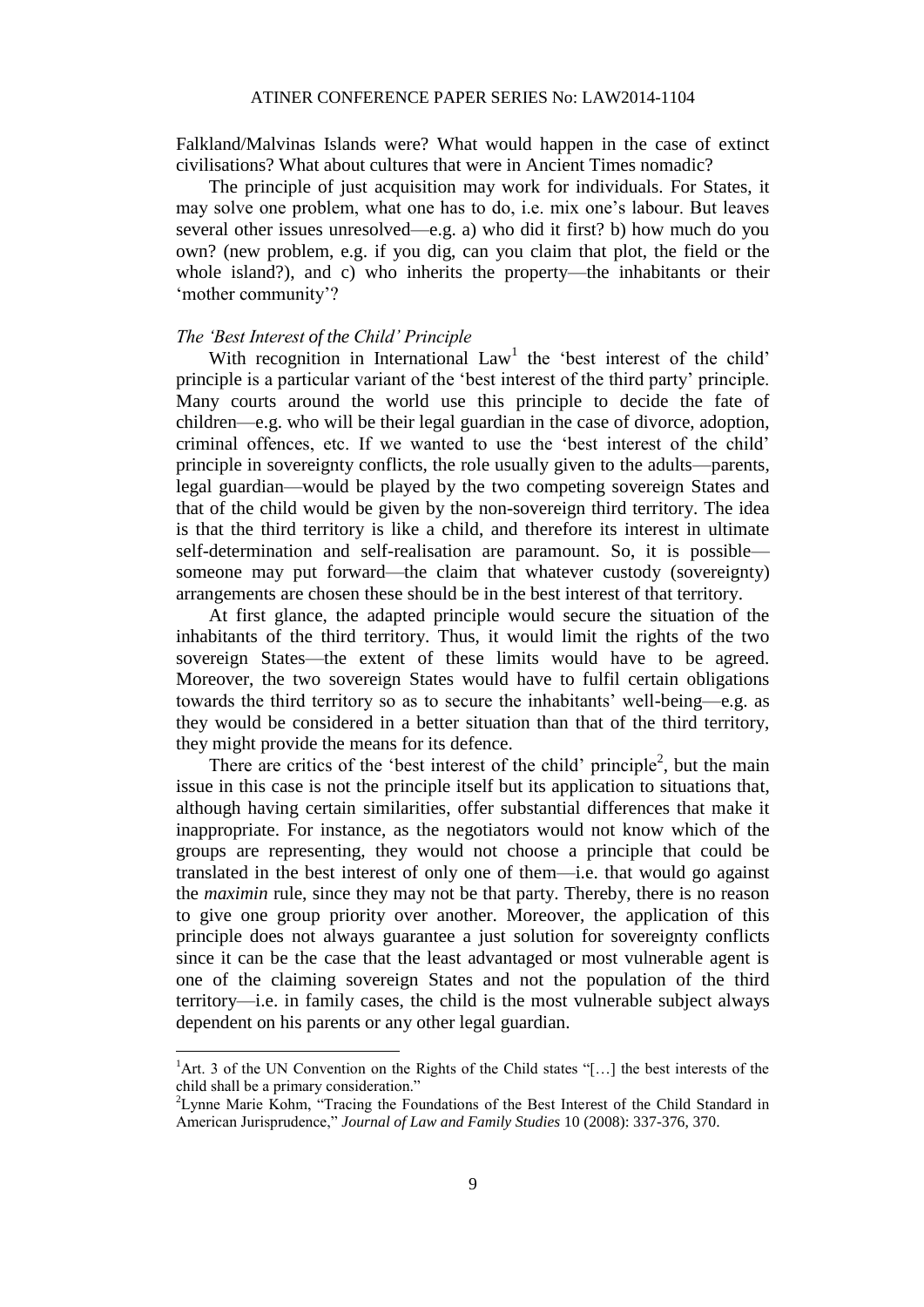Finally, the application of the 'best interest of the child principle' in sovereignty disputes denies that the rights of the other two parties are of equal importance to the right of the third territory. And unlike the case of parental right, these rights are at least as strong—arguably stronger—than the right of the third territory to self-determination.

# *The Difference Principle*

At first glance, the difference principle states that whoever is a potential recipient in any distribution will receive an unequal share of whatever will be divided. It applies a prioritarian rule.<sup>1</sup>

However appealing, the difference principle presents us with a main obstacle. It is designed to apply to social and economic inequalities, so it does not lend itself well to sovereignty inequalities because of the particular characteristics of sovereignty conflicts and sovereignty itself as we will see in this section.

First, as the types of inequalities that can be permitted are not restricted<sup>2</sup>, some of them may go against the interests of the represented populations. We have sovereign States and a third population who already possess wealth and who are likely to hold unequal amounts of wealth. In addition to wealth, all these parties will possess several other elements that are also likely to be unequal amongst them—e.g. power, geographical location, etc. Indeed, sovereignty is not merely a matter of wealth. So, when we think about dividing up whatever the third territory entails, we potentially have to think about what constitutes a fair allocation of additional wealth and any other elements that are attributes of sovereignty amongst parties who already have unequal holdings. In that context the difference principle would seem to have a quite different import than it does for Rawls' domestic case.

Second, Rawls argues the more advantaged will accept the principle because they need the cooperation of the least advantaged. But that is not true here. It fails to explain why the most advantaged population should agree to lower its benefits only because the least advantaged one needs to see its position improved.

Third, when we use the expression 'least advantaged' in sovereignty conflicts it is not clear in which sense or which criteria we would have to apply—e.g. less economically developed agent, less human rights acknowledged, smaller territory, smaller population, less developed legal system, etc. We have two problems here: a) which feature or element we consider to determine the least advantaged; b) variability. Thus, even if we agreed on the feature to be considered, to be the least and the most advantaged agent is a factual feature so it can vary in time.

<sup>1</sup> *Ibid*., p. 54.

<sup>2</sup>Rawls (1999), *Theory of Justice*, *op. cit.*, p. 55.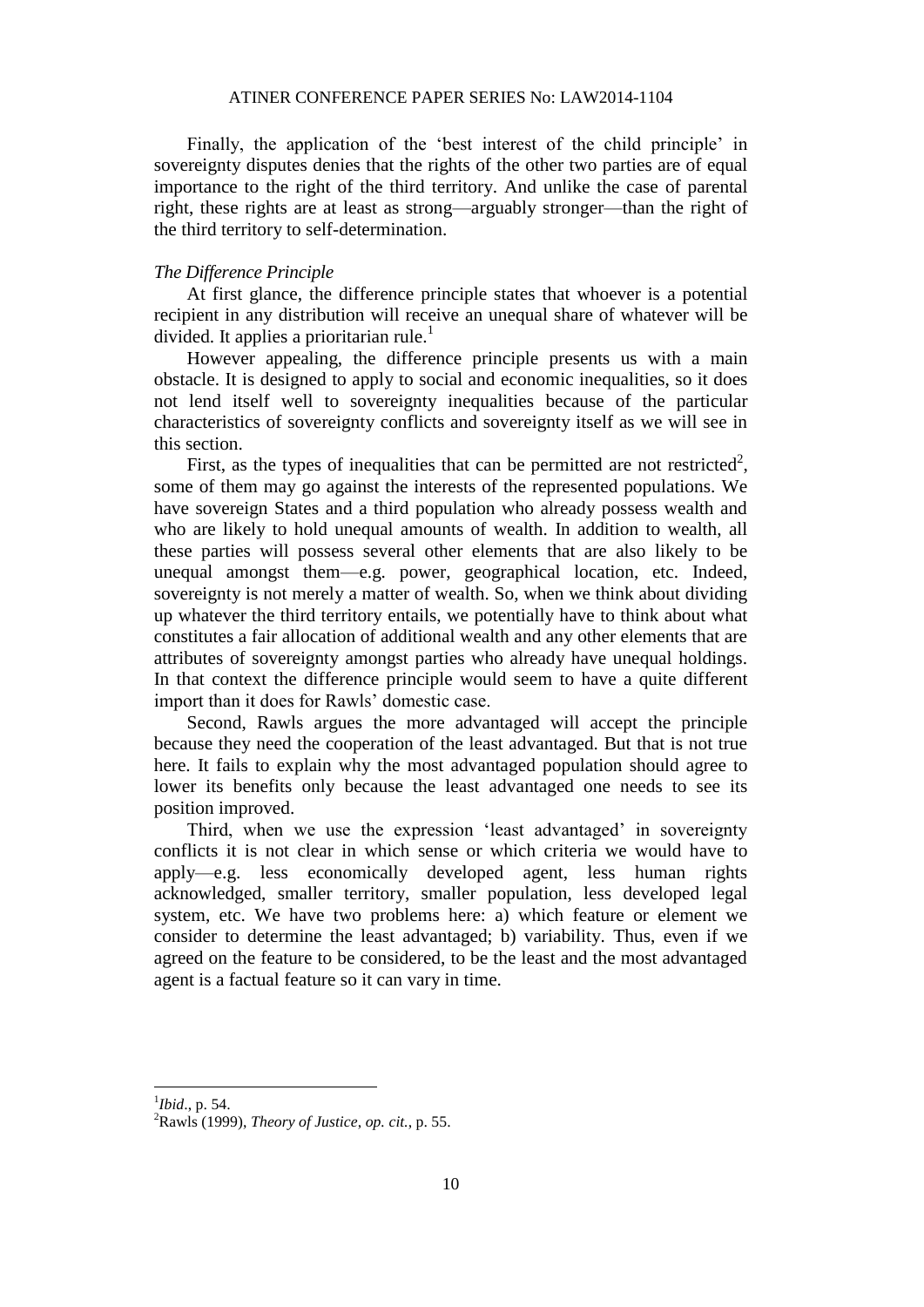#### ATINER CONFERENCE PAPER SERIES No: LAW2014-1104

#### *The Equality or 'Equal Shares' Principle*

Strictly speaking, the principle of equality would see each individual with an equal share of whatever is to be divided. There is no consideration of their relative situations—i.e. it is not taken into account if they are the least or the most advantaged individuals in the society. From there, each and every agent in the dispute would have the right to the same relative portion of sovereignty.

What appears to be an easy solution—what is more just and fairer than to give to everyone the same share?—offers immediate complications. A problem to be expected is that we have to distribute different goods. For instance, sovereignty covers several different aspects of any territory, population, government and law that imply both rights and obligations. Then, it seems not possible to go with equal shares *stricto sensu*. Moreover, in itself attractive, the term 'equal' has hermeneutic problems: what is an equal division?<sup>1</sup>

There is then the first issue of how to interpret what is an equal share. However, that is not the only problem with the principle of equality applied in sovereignty conflicts. Even if we agreed upon criteria on how to define an equal share, as we have just pointed out, sovereignty implies an extensive range of rights and obligations that are difficult to be distributed following the same pattern.

There is still a further problem with the principle of equality and it is that of its application—i.e. the actual utilisation of the share of sovereignty. In other words, and assuming that we solved the issue of determining what an equal division is, to apply equality *stricto sensu* would mean that unequal parties in many aspects received equal shares of the sovereignty over the third territory and all that it implies in terms of rights and obligations. Therefore, some of these claiming parties would find themselves with a share of sovereignty that did not provide them any benefit.

#### **Preliminary Requirements for a Fair Distribution**

 $\overline{a}$ 

The solution reached must be one that, apart from being intuitively appealing in the negotiations under the veil of ignorance, can be applied when the veil is lifted in such a way that the three populations want to respect the agreement reached. Then, the solution must be somehow beneficial to the three agents, must recognise—to an extent—their claims and the result is not detrimental to any of the agents. Bearing in mind the previous discussions, it is reasonable for the representatives in the original position to agree on two basic points in order to share sovereignty before deciding how to do it:

Firstly, each agent will respect the liberties of the three populations; so no agreement reached can be interpreted in a way that curtails the basic nonpolitical liberties<sup>2</sup> of any of these populations.

<sup>1</sup>Michael Otsuka, "Self-ownership and Equality: a Lockean Reconciliation," *Philosophy and Public Affairs* 27 (1998): 65-92.

<sup>2</sup> For a further analysis of basic liberties and its characterisation see Rawls (1999), *op. cit.*, p. 53.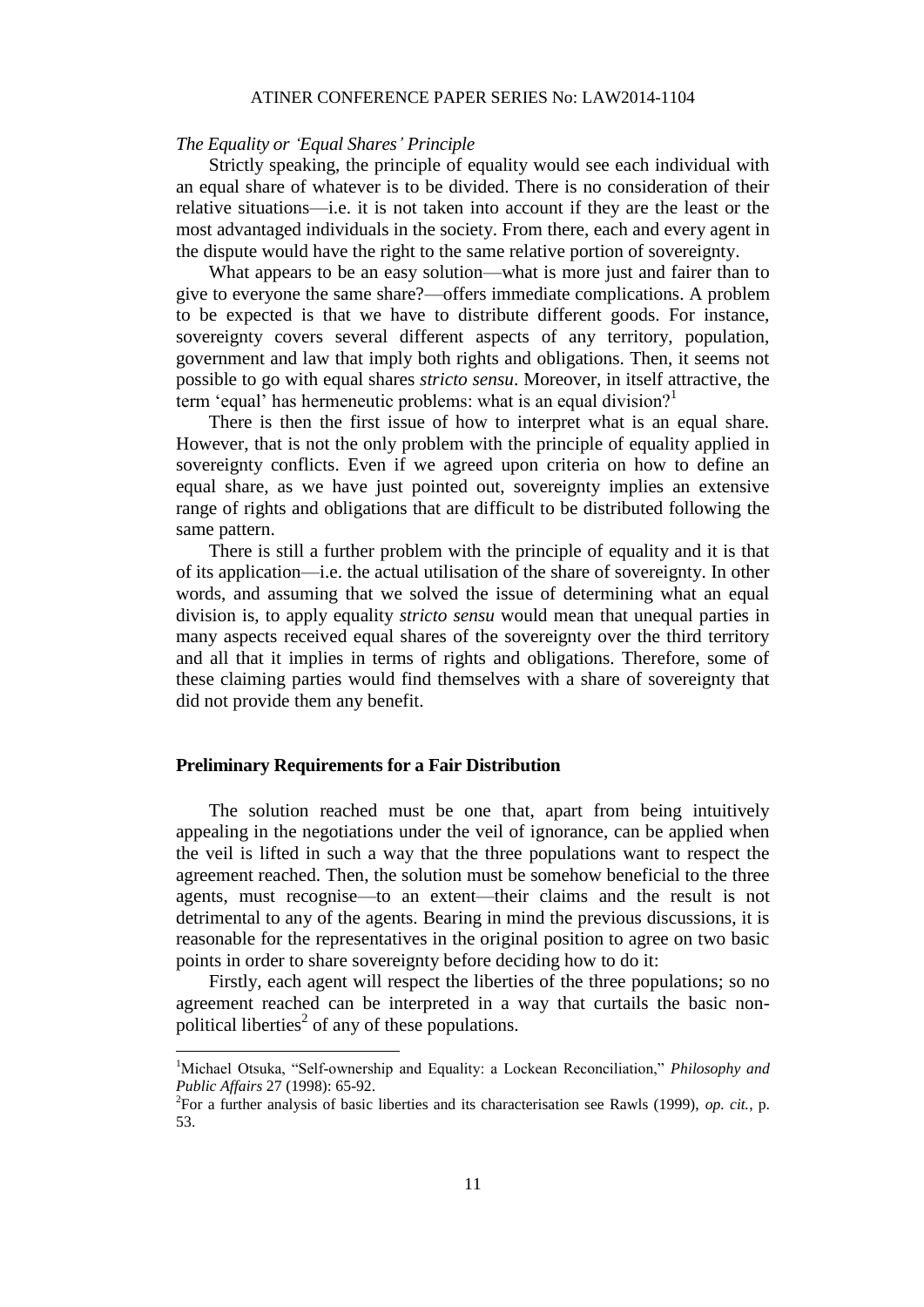#### ATINER CONFERENCE PAPER SERIES No: LAW2014-1104

Secondly, the agents will conduct their mutual relations in light of the principles recognised by the law of peoples. $<sup>1</sup>$ </sup>

With these two pre-requisites agreed in this hypothetical situation, once the veil of ignorance is lifted the negotiators secure both that the individuals of each population safeguard their basic non-political liberties and that the three agents are free and autonomous from each other—i.e. in the case of the third territory—that does not mean independence, hence the use of the word 'autonomous'.

# **The 'Egalitarian Shared Sovereignty'**

 $\overline{a}$ 

Instead of the difference principle and the principle of equality, what about working out the solution with all we have learnt so far? By acknowledging the circumstances in sovereignty conflicts—that is, different agents and an ample concept such as sovereignty—and the way in which the original position has been set up, a revised principle may offer comparable advantages that may make it a reasonable option.

Firstly, we must remind us of the fact that the representatives of the three parties are behind the veil of ignorance. Hence, they are deprived of knowledge in regard to which party they represent. So, it is reasonable for them and likely to agree that each party has a right to participate in each aspect of sovereignty, regardless of their particular circumstances because no one would want to be left out. In other words, they would agree that ideally they would have 'equal' shares of sovereignty over the third territory, which means that the three claimants would have equal standing or status.

A second point has to do with factual circumstances. The representatives would acknowledge that it would be hard to see how after lifting the veil of ignorance all the three parties had the same relative situations. So, it is reasonable to think that the representatives would agree that the degree of each party's participation would vary according to each party's ability to contribute. We also said in the previous paragraph that it is also reasonable to suppose that each party would as well have an interest in each aspect of sovereignty. Therefore, and bearing in mind these two circumstances—i.e. equal right to participate and different ability to contribute—it is reasonable to maintain that each party would have an interest in each aspect of sovereignty being handled in the most efficient manner.

A third point would be to determine the level of input and output of each party with regard to each objective/area/activity related to the sovereignty over the third territory. The representatives would realise that by making the output dependant on the level of each party's input this could result in a subterfuge for domination.

<sup>1</sup> For a more thorough account of the principles of the *Law of Peoples* see Rawls (1993), *op. cit.*, p. 46; Rawls (1999), *op. cit.*, p. 37.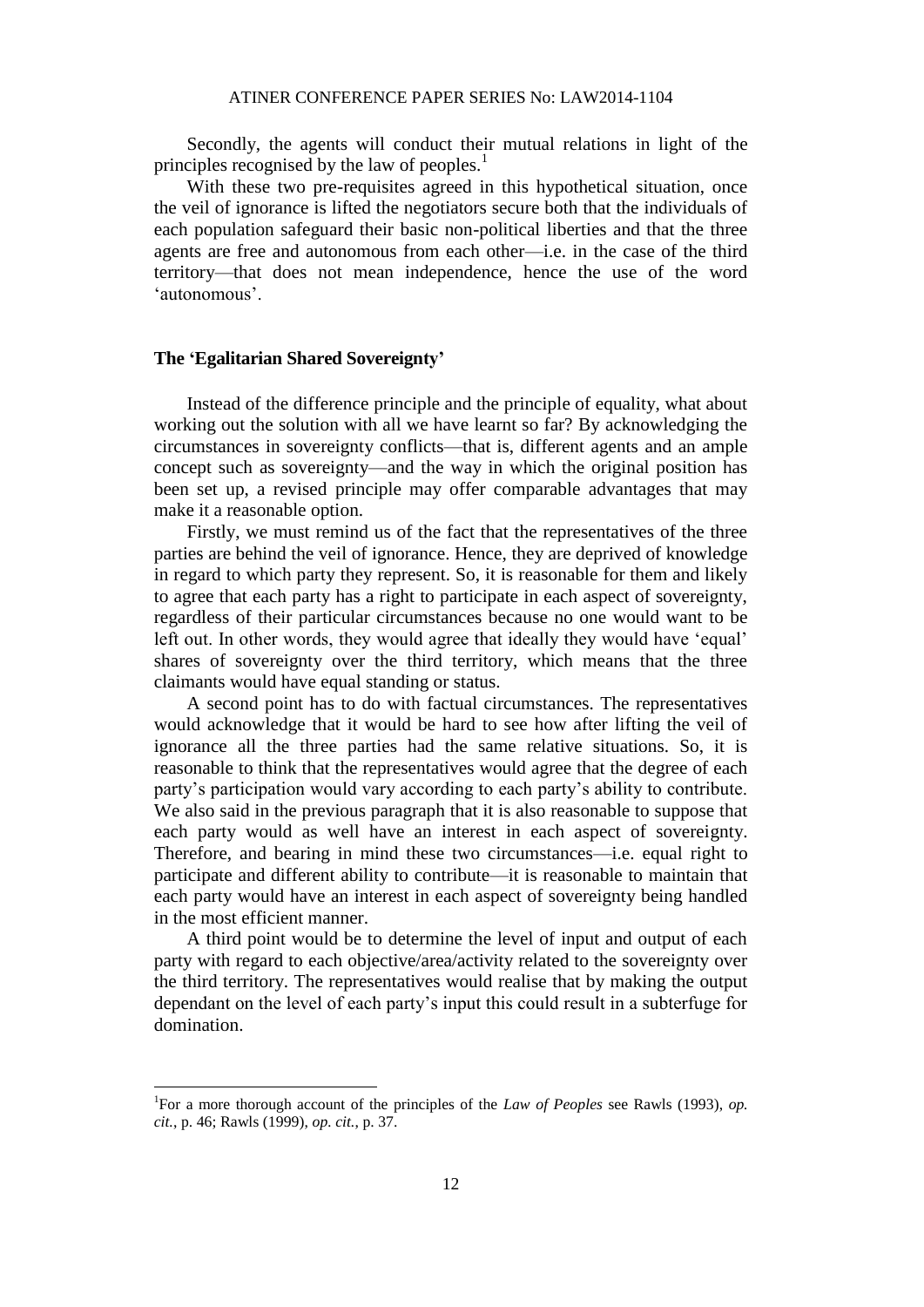But if we added a proviso in order to make sure that the party with greater ability-and therefore greater initial participation rights—would have the obligation to bring the other two parties towards equilibrium, the proposal becomes reasonable. That is because it ensures the most efficient current distribution of rights and obligations but also ensures the party that currently benefits most has an obligation to bring the other two parties up to a position where they can contribute equally.

In what matters the justification for the obligation owed by the more advantaged claimant, two clarifications must be made. Firstly, I do not claim that any obligation is *prima* facie owed amongst the parties and the egalitarian shared sovereignty does not claim that either. I believe the most advantaged party would accept the agreement or—better said, it would be unreasonable for this party to argue it is not fair to accept it. Whether the most advantaged party actually accepts the arrangement or not is a different matter. Secondly, it is reasonable to believe that if the three parties in the original position agree on: a) equal standing; b) making the nature and degree of participation dependent on efficiency; and therefore c) at first the party with more 'input' will receive more 'output'; the more advantaged claimant—whoever that turns out to be will accept to have an obligation to bring about equilibrium in the shares since, in the absence of that equilibrium, the more advantaged claimant would or could dominate the other claimants so there would be hardly a good reason for the other two parties to accept any other arrangement that somehow did not contain a degree of equilibrium. That is because anything less than shares in equilibrium would potentially imply a smaller share in comparison to those of the other parties. Therein, the bigger the share, the riskier the case for any of the parties to have more control on a particular issue pertaining sovereignty or the sovereignty of the third territory as a whole. This is directly linked to the idea of non-domination since the possible monopoly of power with regards a particular issue pertaining sovereignty or the sovereignty of the third territory as a whole could degenerate into arbitrary power by the decisions being made mainly—only?—by the strongest party or in benefit only of the strongest party. In consequence, the freedom of the least advantaged parties with regards the choices they could make with their shares and the originally agreed equal standing could potentially be reduced to the 'rubber-stamping' of the decisions made by the strongest claimant. Therein, it is reasonable to believe that the representatives of the parties would find the equilibrium proviso a fair solution to safeguard the interests of the three populations involved.

This way of approaching sovereignty conflicts like the ones discussed in this paper I will call egalitarian shared sovereignty and can be stated as follows: